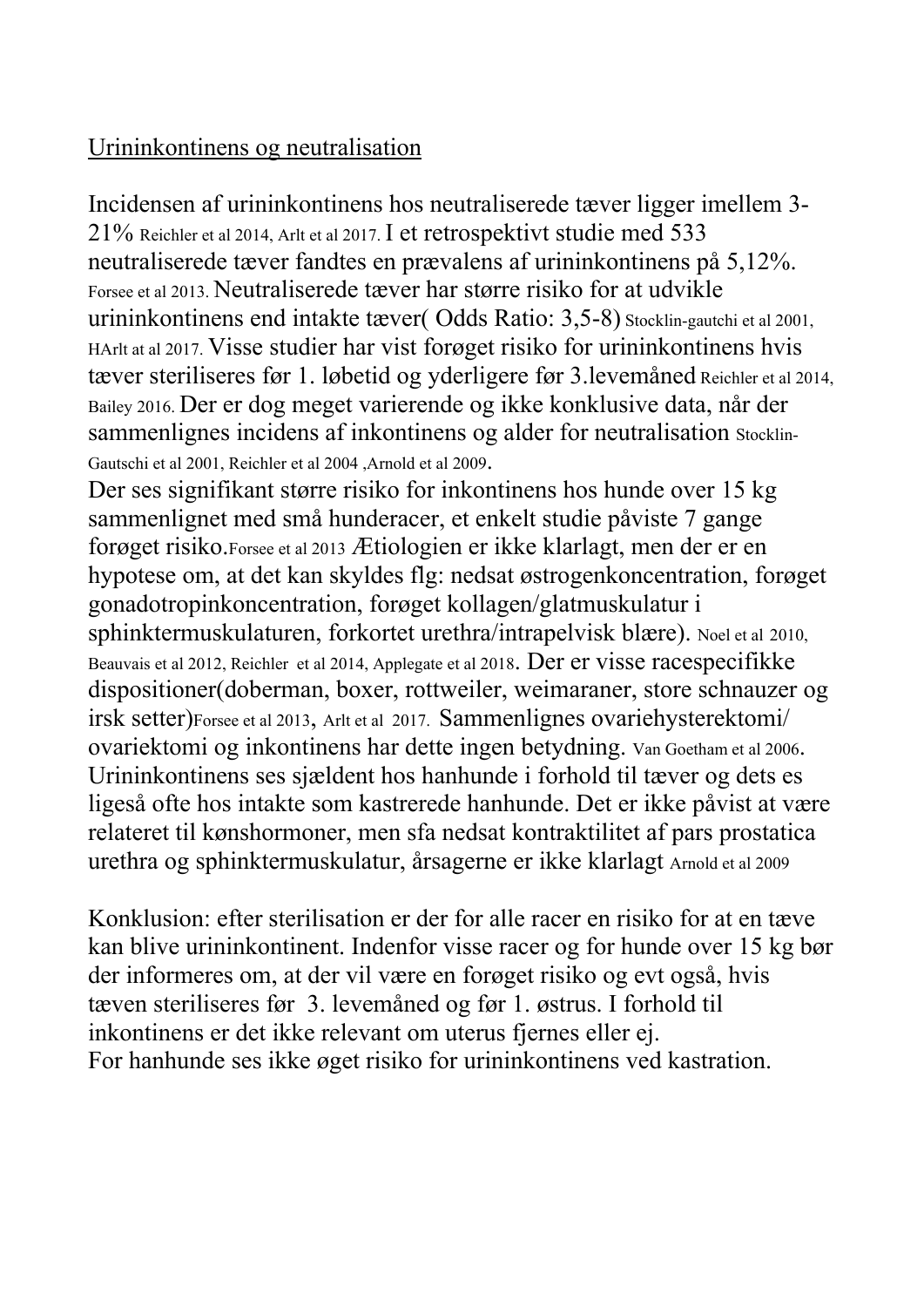## I to systematisk review af Beauvais et al 2012 og Arlt et al 2017 sås evidensen for inkontinens/neutralisation og inkontinens/alder for neutralisation at være svag. Artikler:

Reichler I, Hubler M: Urinary incontinence in the bitch: an update. Reprod Domest Anim 49 Suppl 2:75-80, 2014.

Arlt et al: Arlt et alKastration der Hündin – neue und alte Erkenntnisse zu Vor- und Nachteilen, Tierärztliche Praxis Kleintiere 4/2017

Forsee, et al: Evaluation of the prevalence of urinary incontinence in spayed dogs: 566 casis(2003- 2008). Javma 2013, Vol 242

Stocklin-gautschi, N.M., M.hassig,et al:The relationship of urinary incontinence to early spaying in bitches. J reprod fertil Suppl 2001;57: 233-6.

Bailey, C.S.: Non-cancerous conditions associated with spay/neuter status in the canine. Society for Therionology Annual Conference 2016.

Reichler et al: Changes in plasma gonadotropin concentrations and urethral closure pressure in the bitch during the 12 months following ovariectomy. Theriogenology 2004 Nov;62(8):1391-402

Arnold et al 2009: urinary incontinence in spayed bitches: new insights into the pathophysiology and options for medical treatment. Reprod Domest Anim.2009 Jul;44 Suppl 2:190-2Proceedings

Noel, S., Clays, S., hamaide, A.: Acquired incontinence in the bitch: Update and perspectives from human medicine. Part 1: The bladder component, pathophysiology and medical reatment. The veterinary Journal 186(2010) 10-17.

Noel, S., Clays, S., hamaide, A.: Acquired incontinence in the bitch: Update and perspectives from human medicine. Part 2: The urethral component, pathophysiology and medical treatment.bladder component, pathophysiology and medical reatment. The veterinary Journal 186(2010) 18-24.

Noel, S., Clays, S., hamaide, A.: Acquired incontinence in the bitch: Update and perspectives from human medicine. Part 3: The urethral component and surgical treatment. The veterinary Journal 186(2010) 25-31.

Beauvais et al: The effect of neutering on the risk of urinary in continence in bitches-a systematic review. J Small Anim Pract 2012;198-66.

Applegate et al: Urethral Sphincter mechanism Incompetence in Dogs: An Update. J Am Anim Hosp Assoc 2018;54:22-29.